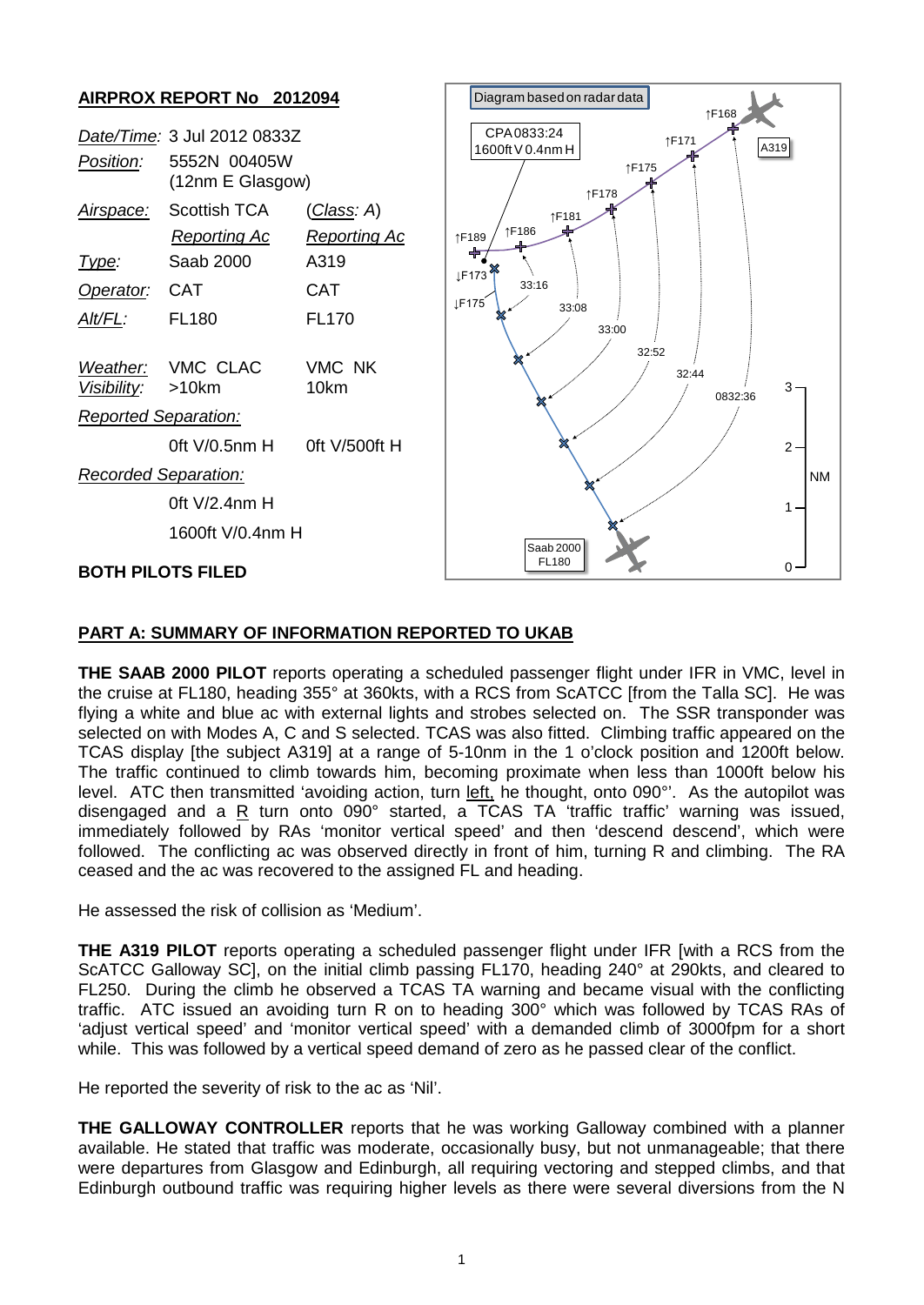due to poor weather at Aberdeen. He co-ordinated the Saab 2000 at FL180 with the Talla SC, from the original planned level of FL240, routeing to FOYLE from MARGO direction. He took this flight in to consideration for several departures that would be crossing the aircraft's track. The A319 was transferred from Edinburgh on a heading, climbing to FL110 as per co-ordination. He knew prior to the A319 coming on frequency that the Saab 2000 was factor traffic but couldn't explain why he gave the A319 a straight climb to FL250. He stated that he did not know why he had forgotten about the conflict. As the ac converged, STCA activated white with the A319 passing about FL160. He immediately tried to stop the A319 at FL170 but Mode C indicated this was not going to be achievable so he issued an avoiding action turn [R] on to 290°, further increasing to 300° with TI. The A319 pilot advised that he had a TCAS RA and was visual with traffic; in the background he heard the autopilot disconnect alarm on his RT. He advised the pilot he was under his own control. He also heard the Talla SC issuing avoiding action to the Saab 2000 and let him know that the A319 was taking TCAS avoiding action. The STCA turned red for several sweeps as the A319 increased climb rate to pass above the Saab 2000. Once clear of conflict, a revised heading was given and the A319 transferred to DCS. He advised the pilot that he would be filing on the incident. The pilot responded that there was no problem. The Galloway SC stated that he couldn't think of 'any good reason' as to why he didn't take account of the Saab 2000 when climbing the A319, having already identified that there was a possible confliction. He also reported that he had no distractions, that it was 'known traffic' and he had already assessed in my mind that there would be a possible conflict, that workload was busy but not excessive, that he was not fatigued and that he had recency on the sector.

**THE TALLA CONTROLLER** reports working as a combined T & P on the Talla sector with light to moderate traffic. He had taken over the sector approximately 10min before the incident. During the handover, the outgoing controller had said that he had coordinated the Saab 2000 with the Galloway controller at FL180. The outgoing controller said that 'he should point out the Saab 2000 to Galloway again when it was further N, just to confirm whether Galloway wished to work it or not'. When the Saab 2000 was in the vicinity of Lowther Hill he re-coordinated the Saab 2000 with the Galloway controller, specifying that it was locked on a radar heading and asked whether he wished to work it. The Galloway controller declined but said that he would climb his traffic with regard to the Saab 2000. His attention was then taken up by other traffic in his sector. A few minutes later, just after responding to traffic checking in on his frequency S of MARGO, he heard the Galloway controller giving an avoiding action R turn. He immediately looked up and saw that the STCA had activated between the A319 and his traffic, the Saab 2000, and, given that he had heard the Galloway controller turn his traffic R, he too gave the Saab 2000 an avoiding action R turn with TI onto, he believed, 090°. He did not receive a response so reiterated the avoiding action but he though this transmission might have been 'stepped on' by the Saab 2000 querying the direction of the avoiding action turn. The Galloway controller told him that the A319 had received a TCAS climb instruction, shortly after which the Saab 2000 said that he had received a TCAS descent, which he acknowledged. Once vertical separation had been re-established, he advised the Saab 2000 to resume FL180 and proceed to FOYLE.

**ATSI** reports that an Airprox was reported 40nm S of GRICE when a Saab Scania AB 2000 (Saab 2000) came into proximity with an Airbus Industrie A319 (A319) at FL180. ATSI had access to both pilot reports, controller reports from the Galloway (GAL) and Talla (TLA) sectors and the ANSP's unit investigation.

The Saab 2000 had departed Leeds-Bradford and was IFR, inbound Inverness, in receipt of a RCS from the Prestwick Centre (PC) TLA sector on 126.300MHz. (Mode A code 5403). The A319 had departed Edinburgh for an IFR flight to London Heathrow and was in receipt of a RCS from the PC GAL sector on 124.825MHz. (Mode A code 5415).

The GAL controller described traffic levels as moderate and later stated that the sector was running smoothly at a level that required constant attention but was still easily manageable as a one-man operation. There were no operational or personal distractions. The controller was current on the sector and recalled being very comfortable with the session.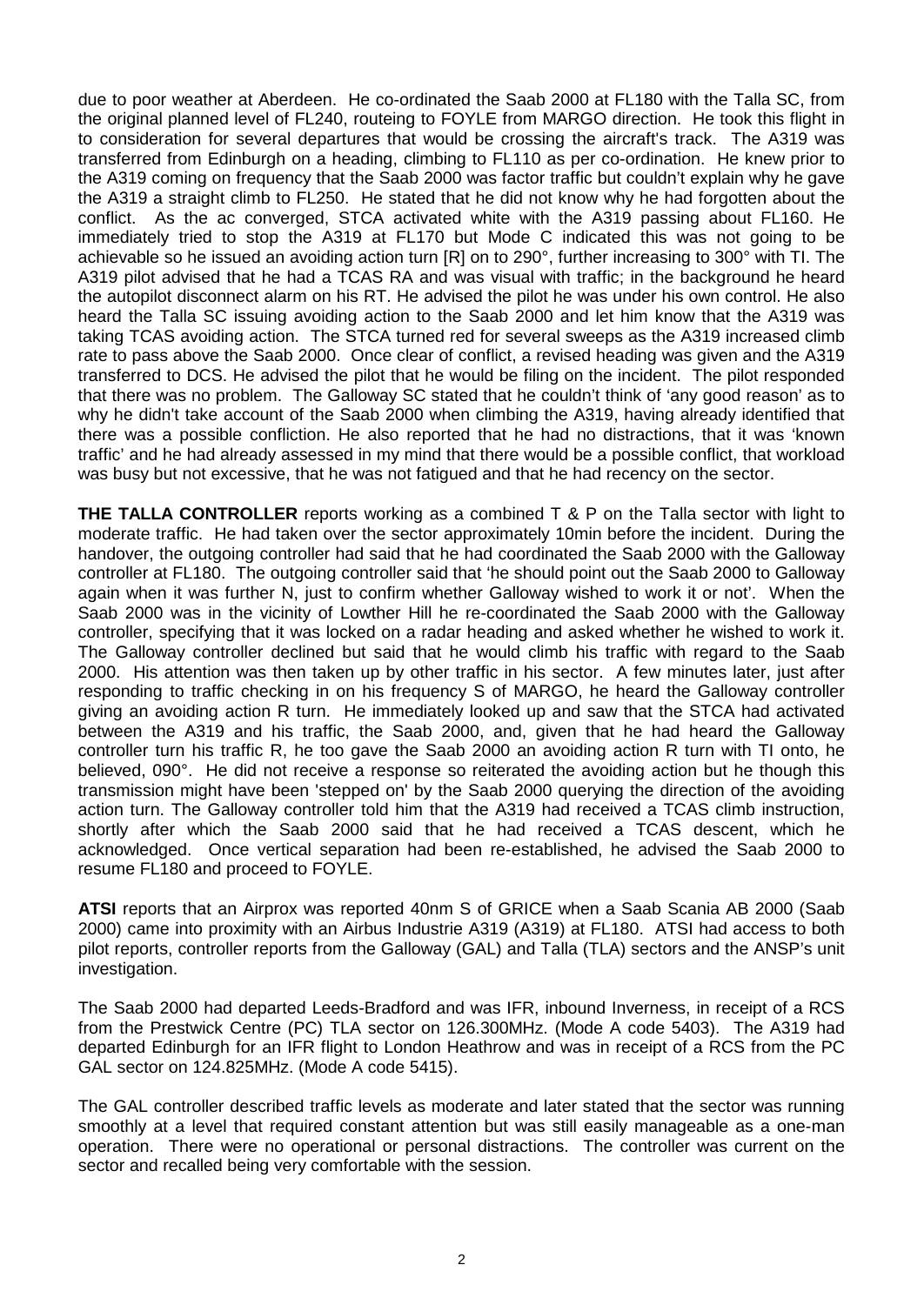The Saab 2000 had been co-ordinated to transit the GAL sector, maintaining FL180 on a heading of 335°, and remaining in contact with the TLA sector controller.

At 0826:52 Edinburgh APP telephoned the GAL controller and requested co-ordination on the A319, which had just departed, against other traffic. The A319 was co-ordinated into the GAL sector climbing to FL110.

At 0829:34 the GAL controller called the PC West Coast sector and requested a higher level for an ac that had just departed Glasgow. FL250 was agreed and the call ended with the GAL controller affirming, "*Roger flight level 250"*. As the GAL controller's call to West Coast terminated the A319 called on the GAL frequency climbing to FL110. The GAL controller responded immediately by instructing the A319 to continue on its heading and climb FL250. At this time the A319 was climbing through FL105, 30nm NNE of the Saab 2000.

Low-level STCA activated at 0832:34 between the Saab 2000 and A319. Four seconds later the GAL controller issued avoiding action, "[A319 C/S] *stop the climb flight level 170 avoiding action turn right heading 290 degrees.*" The A319 crew did not respond to this instruction and the ATSI recording indicated simultaneous transmissions. The first instruction was followed-up by the GAL controller with, "*avoiding action turn right now heading three zero zero degrees traffic in your left one o'clock range five miles a thousand feet above."* The A319 pilot acknowledged the heading, reported visual with the Saab 2000 and informed the controller that a TCAS RA had been received.

The TLA controller issued an avoiding action turn to the Saab 2000 pilot at 0832:43, "[Saab 2000 C/S] *avoiding action turn right now immediately heading zero nine zero degrees traffic right er half past one range of five miles right to left*". The instruction was repeated three times (there were several simultaneous transmissions) before the Saab 2000 pilot reported that a TCAS RA was being responded to.

Separation was lost at 0832:52 as the A319 climbed through FL175 in the Saab 2000 pilot's halfpast-one position at a range of 4.6nm. Minimum distance between the two aircraft occurred at 0833:08 as the A319 climbed through FL181, 2.3nm from the Saab 2000 (see Figure 1 below). Separation was restored at 0833:20 as the Saab 2000 pilot descended through FL175 with the A319 crossing right to left through its 12 o'clock climbing through FL188.



Figure 1: 0833:08 UTC (Prestwick Multi Radar Tracking)

The Airprox occurred 13nm E of Glasgow at FL180 when the GAL controller climbed an A319 through the level of a Saab 2000 without ensuring standard separation would be maintained.

[UKAB Note(1): The radar data that the diagram is based on shows that when range separation of 5nm was lost shortly after 08:32:48, altitude separation was reducing through approximately 650ft, as the A319 climbed through FL173 in the Saab 2000's R 2o'clock position. Minimum vertical separation occurred shortly before 0833:07 when the two ac were co-altitude at a range of approximately 2.4nm. Separation was restored at about 0833:18 as the Saab 2000 descended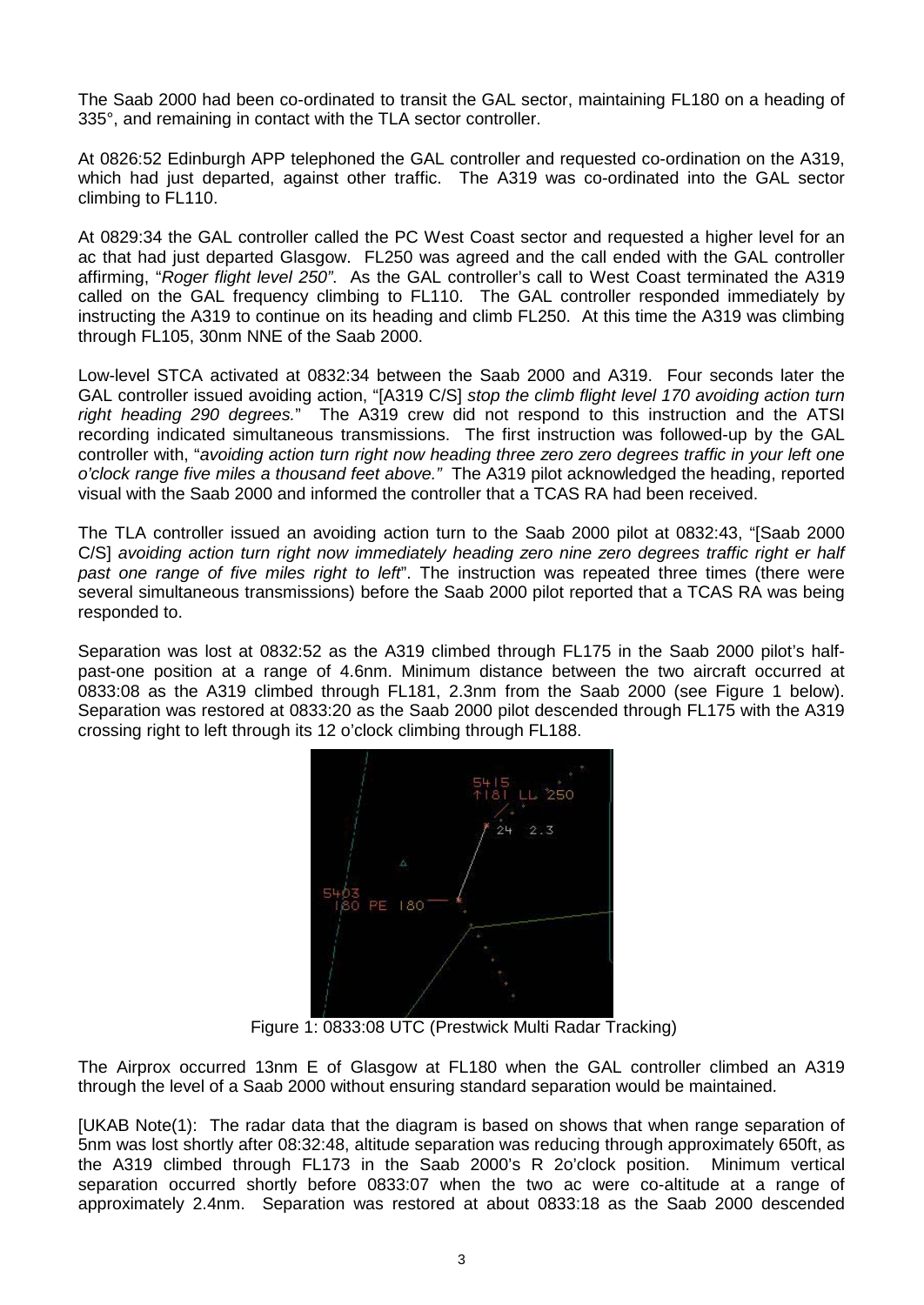through FL177 with the A319 crossing R to L through its 12o'clock, climbing through FL187. At this point the range separation was 0.9nm. The minimum slant range occurred some 6sec later, at 0833:24, when the two ac were separated by 0.5nm.]

[UKAB Note(2): A comprehensive HF report was submitted as part of the ANSP's unit investigation and accepted by ATSI. The report covered the Galloway controller HF aspects of the incident in detail, using the Endsley (1999) Taxonomy of SA Errors. The report remained inconclusive in that no positive cause could be identified as to why the controller did not carry out his planned actions.]

[UKAB Note(3): The ANSP helpfully provided a TCAS review of this Airprox using the Eurocontrol Automatic Safety Monitoring Tool (ASMT) to analyse TCAS RA messages downlinked via Mode S (TAs are not downlinked) and the InCAS simulation tool. As TCAS interrogates once every second and the radar recordings used for the simulation give data updates rates of up to 8sec intervals, interpolation is necessary. Hence, there can be variations between the InCAS simulation and what actually occurred in the cockpit. The InCAS simulation here used interpolated single source radar data from Glasgow. The main elements of this simulation are summarised herein.



Encounter Diagram (Note that the square markers on the above image show the positions recorded by the Glasgow radar, while the solid lines show the InCAS-interpolated tracks)

Eurocontrol's Automatic Safety Monitoring Tool (ASMT) recorded several RAs relating to this encounter via Mode S downlink. [A319 C/S] received (in the following order) a Maintain Crossing Climb (MCC), a Keep Vertical Speed and an Adjust Vertical Speed. [Saab 2000 C/S] received an unknown type of RA, followed by Crossing Descend (CDE), Descend (DE) and finally an Adjust Vertical Speed.

The encounter was modelled in InCAS and equivalent RAs were produced with a maximum of two seconds difference between modelled RA time and actual RA time, indicating that the simulation is a reasonable representation of the actual encounter. The Mode S downlink received by the ASMT contains several pieces of information about an RA, from which the type of RA may be deduced. In some cases, these data do not translate directly into a specific RA type and the result is an 'unknown' RA. The data received relating to this unknown RA are consistent with a Don't Climb RA (DCL, enunciated 'Adjust vertical speed, adjust') as seen in simulation. The simulated time of the DCL advisory is within four seconds of the downlinked time of the unknown RA (which itself is only known with a 5 second confidence).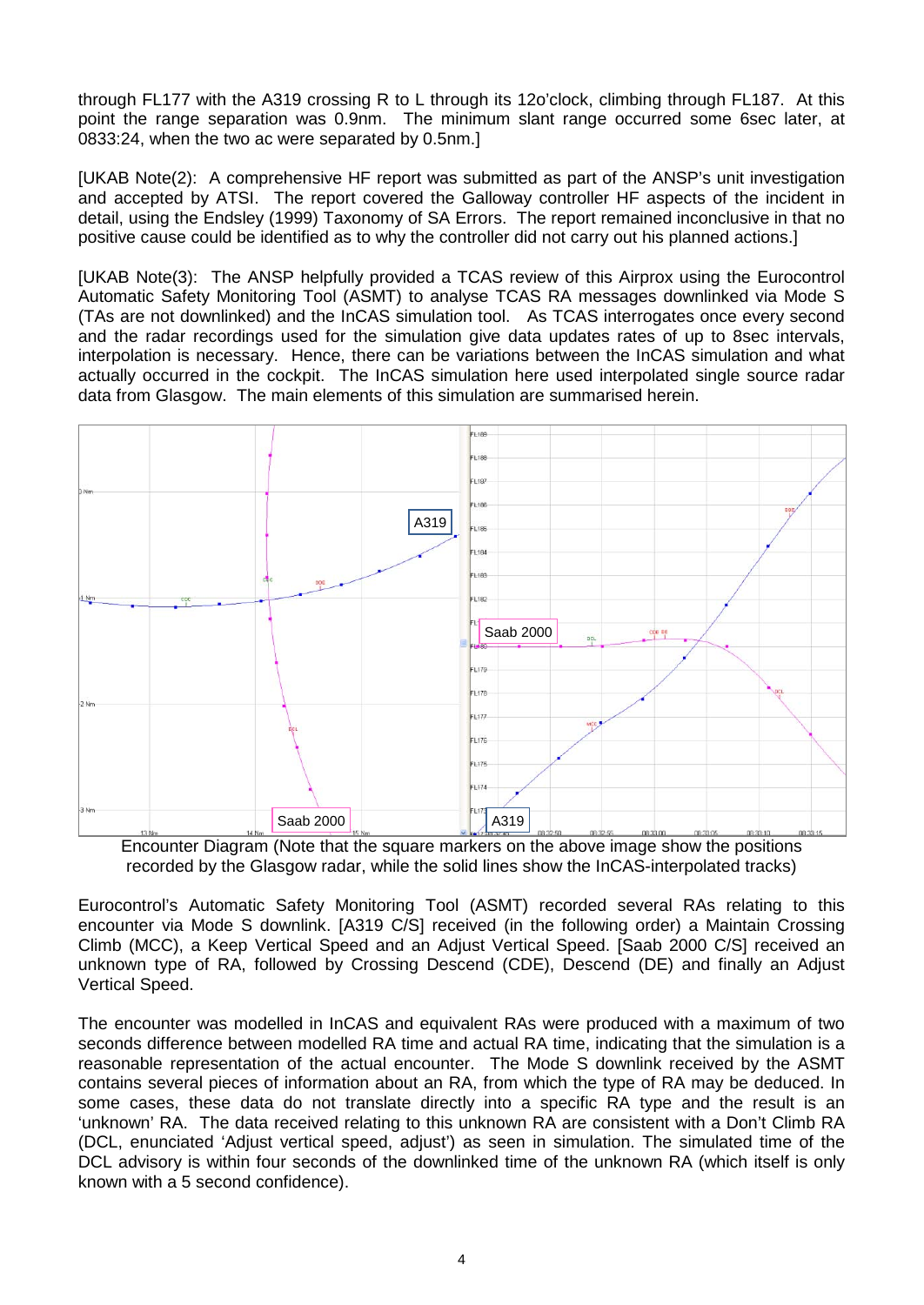The InCAS modelled TAs were both issued at 08:32:35. From the NODE recordings, STCA activated at 08:32:34 with a low severity alert becoming high severity by 08:32:46. In the simulation, the Maintain Crossing Climb (MCC) and Don't Climb (DCL) RAs were issued at the same time. Shortly after the simulated time of the DCL, the Mode C of [Saab 2000 C/S] increased from reporting 18,000ft to 18,025ft for two radar cycles as shown.

Separation minima were as follows:

**Minimum Lateral Separation** 

|          | Min. Latsep Time   Horizontal Sep. (NM)   Vertical Sep. (ft) |      |
|----------|--------------------------------------------------------------|------|
| 08:33:22 | 0.47                                                         | 1541 |

**Minimum Vertical Separation** 

|          | Min. Vertsep Time   Horizontal Sep. (NM)   Vertical Sep. (ft) |    |
|----------|---------------------------------------------------------------|----|
| 08:33:04 | 12.55                                                         | 18 |

**Closest Point of Approach (CPA)** 

|                 | CPA Time   Horizontal Sep. (NM)   Vertical Sep. (ft) |      |
|-----------------|------------------------------------------------------|------|
| $08:33:21$ 0.48 |                                                      | 1505 |
|                 |                                                      |      |

]

## **PART B: SUMMARY OF THE BOARD'S DISCUSSIONS**

Information available included reports from the pilots of both ac, transcripts of the relevant RT frequencies, radar photographs and video recordings, reports from the air traffic controllers involved and reports from the appropriate ATC and operating authorities.

The Board initially considered the pilots' actions, given the adjacency of the sector controllers issuing avoiding action and the generation of TCAS RAs. It was agreed that avoiding action was issued just before each ac's TCAS alerted but in the light of multiple and potentially blocked and misheard transmissions, it was not possible to determine what was heard on each flight deck. Notwithstanding a potential degree of confusion, each pilot could be seen to implement a degree of avoiding action in response to their respective sector controller's transmissions after reacting correctly to their TCAS RA alerts. These combined actions ensured that separation minima were re-established in a timely fashion. The ANSP Advisor commented that, due to the airspace structure in the area, it was common for ac transits of the Galloway sector to take only a few minutes and that ac were therefore not routinely handed over to the sector controller in order to avoid RT congestion. He also noted that STCA was the primary safety trigger in this incident and that TCAS resolved the conflict.

Board Members also discussed ac handling techniques in these circumstances, specifically with regard to manual or autopilot (using autopilot heading selector) manoeuvering in azimuth. It was noted that there is no regulation covering the use or deselection of autopilot in response to an avoiding action turn. Civilian CAT pilot Members were of the opinion that prompt autopilot handling should suffice for most avoiding action instructions but that the SA of the crew played a critical role in the decision; manual handling should be used if the situation was urgent or there was doubt as to the extent to which separation minima had been breached. Civilian ATC Members commented that with older RT equipment it was possible for the controller to detect the interference of simultaneous transmissions, and hence mitigate the consequent risk, and that this was normally not the case with replacement RT equipment. A Member commented on increasing use of the word 'Blocked' by pilots who perceived that RT transmissions had not been received due to simultaneous transmission, iaw current CAP413 phraseology.

The Board considered the actions of the Galloway Controller and concurred that, as he had agreed coordination with the Talla controller, it was his responsibility to achieve deconfliction between the A319 and the Saab 2000. Members noted the contents of the HF assessment with interest. It was felt however that the Board did not have sufficient competence in HF to validate its conclusions. Regrettably, the Board concluded that it was not possible to establish a definitive reason as to why